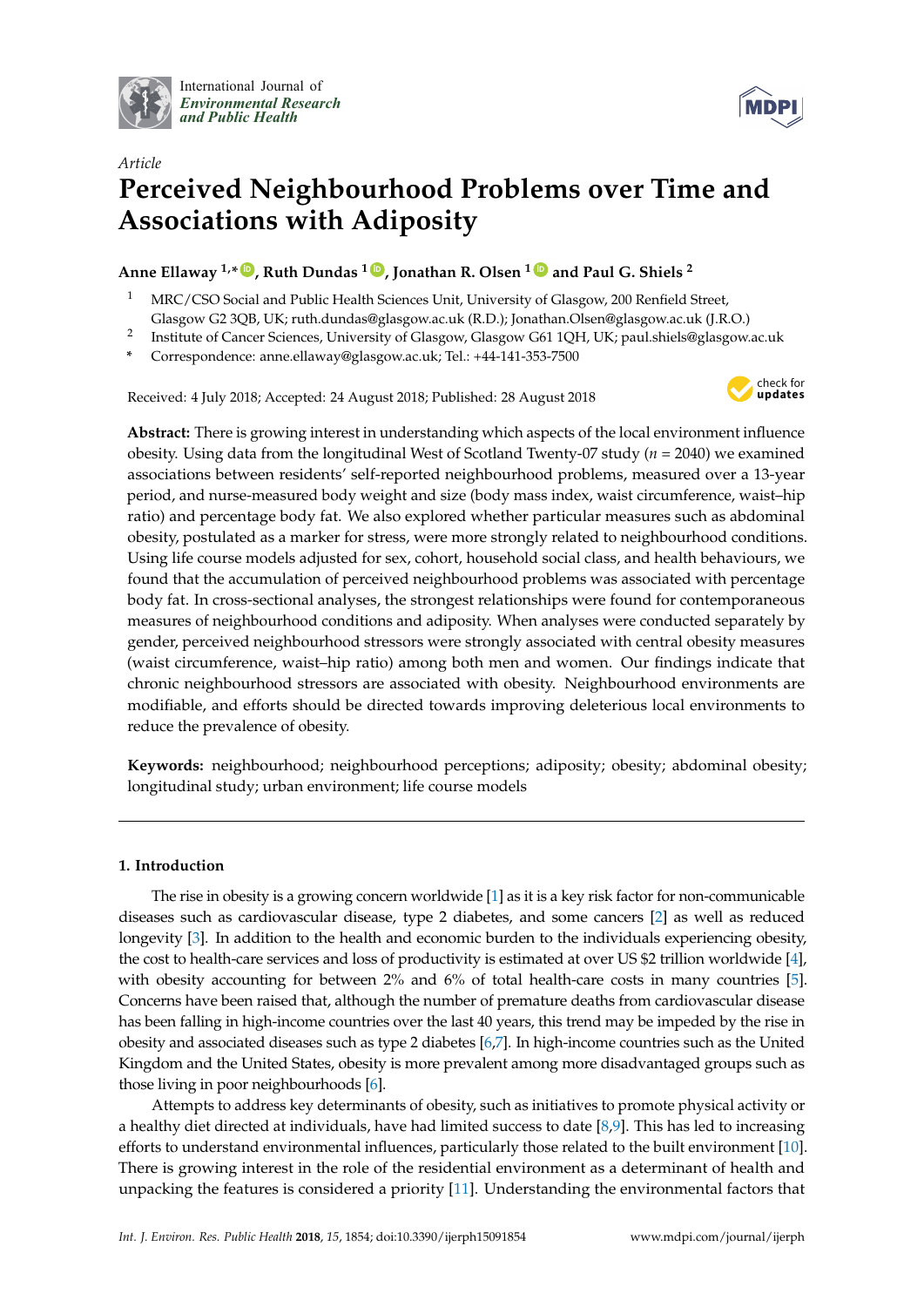are associated with obesity is key to informing and developing interventions aimed at reducing its prevalence [\[6\]](#page-8-5).

Some studies have shown that living in more deprived neighbourhoods is associated with obesity, even after individual characteristics such as socio-economic status, gender, and age are taken into account [\[12,](#page-8-11)[13\]](#page-8-12). The importance of the residential environment in influencing obesity is further elucidated by findings that moving to deprived neighbourhoods is associated with an increase in obesity [\[14](#page-9-0)[,15\]](#page-9-1). One potential mechanism through which area of residence might influence obesity is how residents experience their local environment. A small number of studies have explored this; for example, in a cross-sectional study of English adults, Poortinga found that perceived problems such as vandalism were associated with obesity, and this was not mediated by correlates of obesity including diet and physical activity [\[16\]](#page-9-2); and Burdette and Hill found that perceived neighbourhood disorder was associated with an increased risk of obesity among Texan adults [\[17\]](#page-9-3).

With a few exceptions [\[18\]](#page-9-4) most studies to date are cross-sectional, which limits knowledge of the pathways linking neighbourhood and obesity. The psychosocial stress associated with living in poor neighbourhood conditions may operate directly or indirectly in ways which influence adiposity. Prolonged stress may directly affect homeostatic mechanisms, in that individuals may experience chronic activation of the hypothalamic–pituitary–adrenal (HPA) axis which releases cortisol, resulting in prolonged elevation of cortisol with energy consequently stored as fat [\[19\]](#page-9-5). This is in contrast to short-lived stress where the HPA axis is activated (fight or flight) but returns to normal after the stressful event is over [\[17\]](#page-9-3). Stress has been associated with body weight in a number of studies [\[20](#page-9-6)[,21\]](#page-9-7) and it has been suggested that stress which activates the HPA axis leads to abdominal obesity in particular [\[22\]](#page-9-8). Indirect mechanisms related to the experience of poor neighbourhood conditions and correlates of adiposity include coping strategies such as increased emotional or 'comfort' eating [\[23,](#page-9-9)[24\]](#page-9-10), and feeling unsafe may deter physical activity such as walking around the local neighbourhood [\[25\]](#page-9-11).

Moreover, as most studies to date which have examined perceptions of the neighbourhood and adiposity are cross-sectional, there have been calls to examine the effects of cumulative exposures to adverse neighbourhood conditions on health [\[18,](#page-9-4)[26\]](#page-9-12). We set out to examine whether perceived neighbourhood stressors were associated with adiposity using three sweeps of data, covering 13 years of the life course, from three cohorts in the longitudinal West of Scotland Twenty-07 Study. The West of Scotland Twenty-07 Study is a community-based, prospective cohort study, which has followed three cohorts of men and women recruited at the (approximate) ages of 15 (1970s cohort), 35 (1950s cohort), and 55 years (1930s cohort) in 1987 (wave 1) and followed up over 20 years [\[27\]](#page-9-13).We therefore assessed two models to examine the impact of perceived neighbourhood stressors on adiposity. These comprised: (1) an accumulation model which uses a cumulative measure of neighbourhood perceptions over time; and (2) a critical periods model which separately analyses the relationship between measures of perceived neighbourhood stressors at each wave and subsequent adiposity. As males and females may differ in their experience of their residential environment and their health and health behaviours and there have been calls to better understand this  $[18]$ , we also examine if relationships between neighbourhood perceptions and adiposity are patterned by gender. Our measures of adiposity are body mass index (BMI), waist–hip ratio, waist circumference (postulated as a more important risk factor for cardiovascular disease [\[28\]](#page-9-14)), and percentage body fat. Here we assess if particular measures of adiposity such as central obesity (waist, waist–hip ratio) which are implicated in activation of the HPA axis are more strongly related to neighbourhood perceptions compared to overall excess weight reflected by BMI.

#### **2. Methods**

Data were from the West of Scotland Twenty-07 Study, a community-based prospective cohort study which is situated within a large socially heterogeneous and predominantly urban area surrounding the city of Glasgow [\[27\]](#page-9-13). This study area was considered suitable for investigating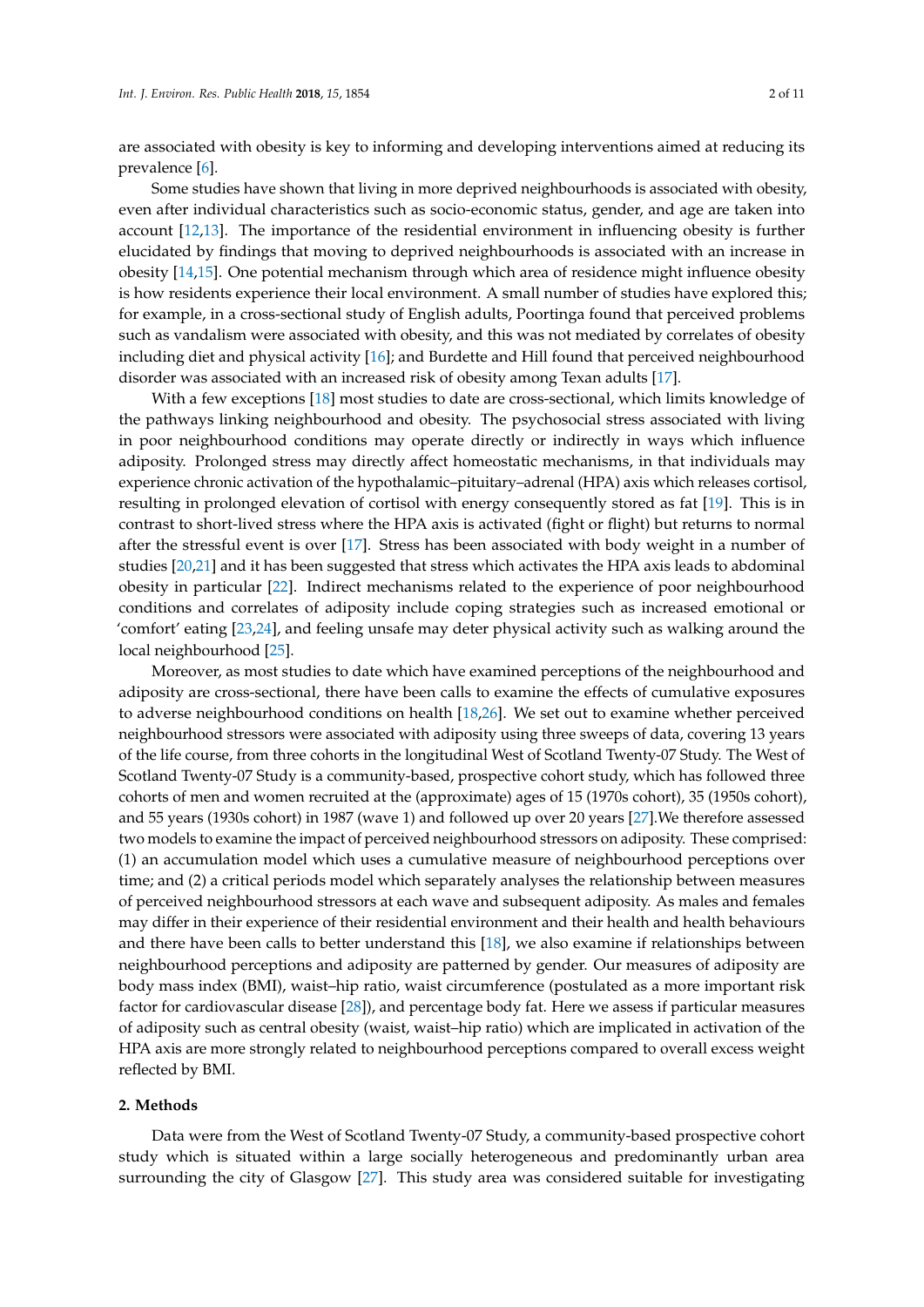inequalities in health and the determinants of health because it contains areas with the best and the worst health statuses in Europe [\[29](#page-9-15)[,30\]](#page-9-16). At the 2011 census, over 92% of the Scottish population identified themselves as being of 'white' ethnicity (80 to 98% within the West of Scotland). Over 40% of the population in some local authority areas in the West of Scotland had a university degree, as compared to other areas where only 16% did. In some areas (e.g., Glasgow city) over 45% of children live in poverty, compared to 5% in other areas [\[31\]](#page-9-17). West of Scotland Twenty-07 baseline respondents have been shown to be representative of the general population of the sampled area [\[32\]](#page-9-18). The methodology and specific study design of the West of Scotland Twenty-07 have been published and described in detail [\[27\]](#page-9-13).

The Tayside Committee on Medical Research Ethics approved the study. Informed, written consent was obtained from all respondents at each wave of the study. For the West of Scotland Twenty-07 Study, three cohorts of men and women were recruited in 1987 at the (approximate) ages of 15 (1970s cohort), 35 (1950s cohort), and 55 years (1930s cohort) and followed over 20 years. There are five waves for each cohort (e.g., wave 1—1987/1988; wave 2—1990/1991; wave 3—1995; wave 4—2000/2004; final wave—2007/2008). Here, we examine data from three sweeps of data collection (1995, 2000, 2007) for which we have equivalent exposure variables. Outcome data on adiposity were collected in wave 5 by trained nurses in the homes of the study participants when the mean age of respondents was 36.7 (Standard Deviation [SD] 0.4) for the 1970s cohort, 57.1 (SD 0.8) for the 1950s cohort, and 76.2 (SD (0.6) for the 1930s cohort. At wave 5, 2040 had complete data for sex, cohort, and social class. For physical measures, 21 had data missing for BMI, and 23 had data missing for waist and hip measurements. Thirty-two respondents had data missing on body fat measures. There were no missing values for neighbourhood perceptions. The numbers of respondents who had missing data on the health behaviours measures were: 25 respondents on participation in exercise, 7 respondents for smoking behaviour, and 28 respondents for consumption of sweets and chocolate. Social class at wave 5 was coded according to the Registrar General's 1980 classification [\[33\]](#page-9-19) for head of household's current or previous occupation.

#### *2.1. Outcomes*

Body weight (clothed) was measured to the nearest 0.5 kg by portable electronic scales calibrated at the local trading standards office. Height was measured to the nearest centimetre using Leicester stadiometers (Seca, Birmingham, UK), with respondents standing without shoes, heels against the wall, and head in the Frankfort plane. BMI was calculated as: weight (kg)/height (m)<sup>2</sup>. Using a metal tape, waist circumference was measured midway between the lower rib margin and the iliac crest; hip circumference was measured at its maximum point over the greater trochanters. Waist–hip ratio was calculated by dividing waist measurement by hip measurement. Body composition was measured using the Bodystat 1500MDD (Bodystat, Isle of Man, Great Britain) [\[34\]](#page-9-20). Any woman in the early stages of pregnancy or subjects with pace-makers or any implantable electronic device were excluded from the measure. Body fat percentage was calculated as (body fat  $(kg)/b$ ody weight  $(kg) \times 100$ .

## *2.2. Exposures: Perceptions of Neighbourhood Quality*

An identical suite of questions on respondents' perceptions of their local neighbourhood was asked at three waves of the study: wave 3 (1995), wave 4 (2000), and wave 5 (2007). Respondents were asked about six socio-environmental problems (vandalism, litter and rubbish, assaults and muggings, disturbances by children or youngsters, smells and fumes, burglaries) and invited to reply using a three-point scale ('not a problem' score 1, 'minor problem' score 2, 'serious problem' score 3). As we were interested in how respondents who consider that there is a 'major' problem with an issue in their area may vary in their adiposity outcomes compared to those who have more positive perceptions and to provide a more differentiated score on the perceived severity of the problems [\[35\]](#page-9-21), scores were revised at each wave so that 'serious problem' was given a score of one and 'minor problem' and 'not a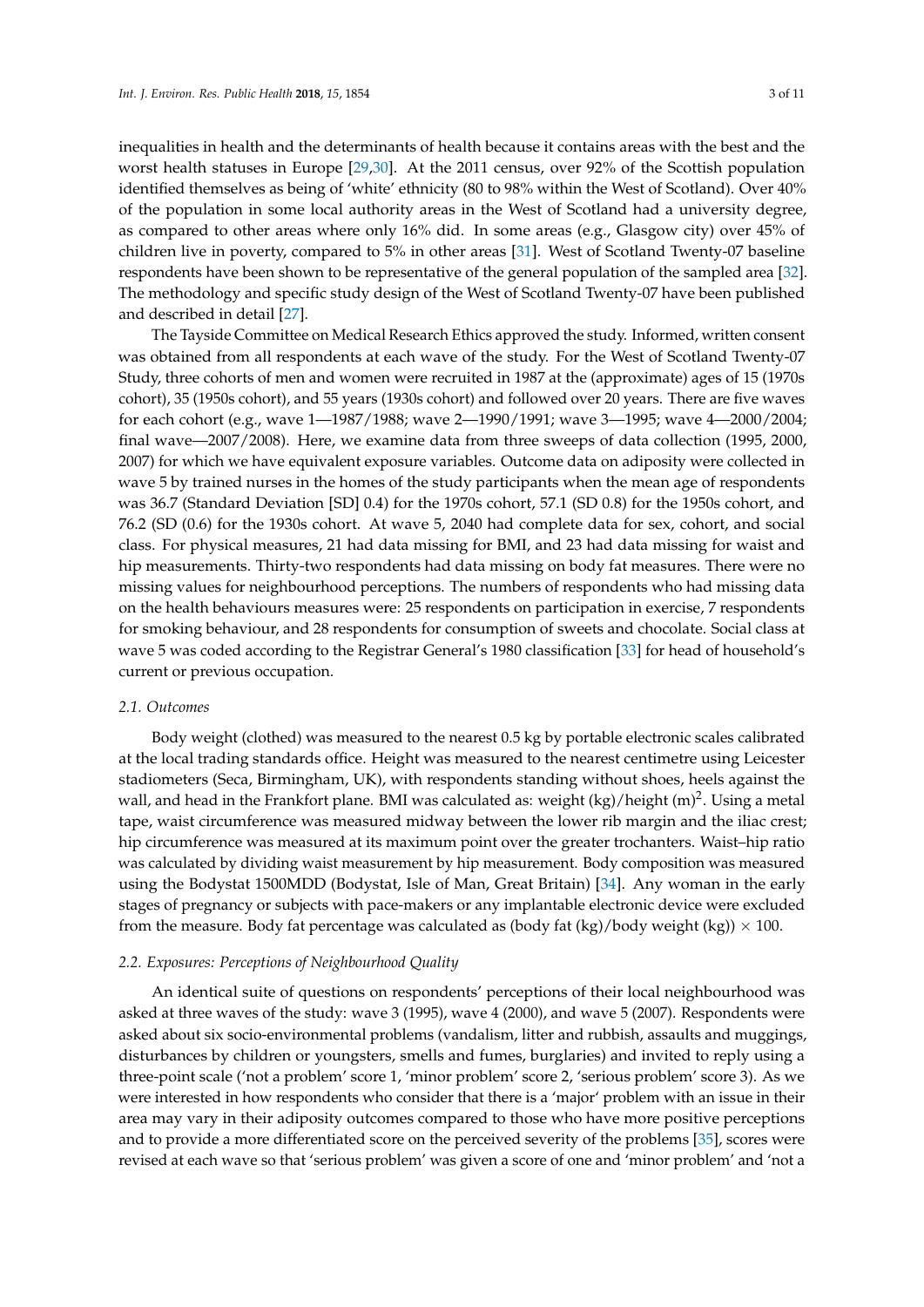problem' were each scored as zero. Neighbourhood perceptions were subsequently coded as 0 ('none') or 1 (1–6) for each wave and then this dichotomy was used for the life course approach to the analyses.

#### *2.3. Confounders: Health Behaviours*

Our models include confounders known to be associated with obesity such as emotional or 'comfort' eating (consumption of high fat high sugar foods such as sweets and chocolate), smoking status (current and ever smoking status), and physical activity (number of days per week doing vigorous exercise for 20 or more minutes continuously).

## *2.4. Statistical Analysis*

A structured approach to selecting the most appropriate life course model for each outcome was taken [\[36\]](#page-10-0). The analyses consisted of two stages; the first stage selected the most appropriate life course model and the second stage examined the effect of the chosen lifetime neighbourhood perception on the four adiposity measures, adjusting for sex, cohort, household social class and health behaviours (exercise, smoking and consumption of 'comfort' food such as sweets and chocolate). The analyses steps were repeated for men and women separately. Adiposity measures were tested for skewness and all were normally distributed, with the exception of BMI which was very slightly skewed but not sufficiently to warrant different treatment of this variable.

The structured life course approach compares models nested within a saturated model where all the eight possible combinations of poor neighbourhood perception are related to the outcome of interest. This is equivalent to fitting a linear regression with full factorial design (i.e., three main effects of period, three two-way interactions between time periods, and the three-way interaction of time periods). The accumulation model comprised main effects of the three time periods only, not interactions. The assumption was each wave could have a variable contribution to the effect; the waves were not constrained to having an equal effect on the outcome [\[37\]](#page-10-1). There were three critical period models, one for each period. The critical period models assume that the neighbourhood perception only contributes to adiposity for that period, irrespective of the other time periods.

Each model was compared to the saturated model using a partial F-test. A higher *p*-value means the model is not different from the saturated model and thus it should be selected as the 'best' model. The F-test can be used to compare models that are nested. The critical period models are not nested within each other and so the Bayesian Information Criterion was used to select the best model.

Once the best model was selected for each adiposity outcome, that model was adjusted for sex, cohort, and household social class, with further adjustment for dietary intake of 'comfort' foods (sweets and chocolate), physical activity, and smoking.

Analyses were conducted in StataSE (ver14) (StataCorp, Texas, TX, USA).

#### **3. Results**

Table [1](#page-4-0) shows the basic distributions of adiposity and the four measures of neighbourhood perceptions. Among our male respondents, mean BMI ranged from 16.21 to 63.44 ( $\bar{x}$  = 28.0); among female respondents, BMI ranged from 15.65 to 58.64 ( $\bar{x}$  = 28.0). Males had significantly higher waist circumferences and waist–hip ratios compared to females, however females had higher body fat percentages than males. Waist circumference ranged from 54.0 to 176.0 ( $\bar{x}$  = 0.94) in men, and from 50.85 to 152.10 ( $\bar{x}$  = 90.7) in women. Waist–hip ratio ranged from 0.76 to 1.22 ( $\bar{x}$  = 0.94) in men, and from 0.63 to 1.10 ( $\bar{x}$  = 0.85) in women. Table [2](#page-4-1) shows the mean (SD) adiposity outcomes by neighbourhood perceptions permutation.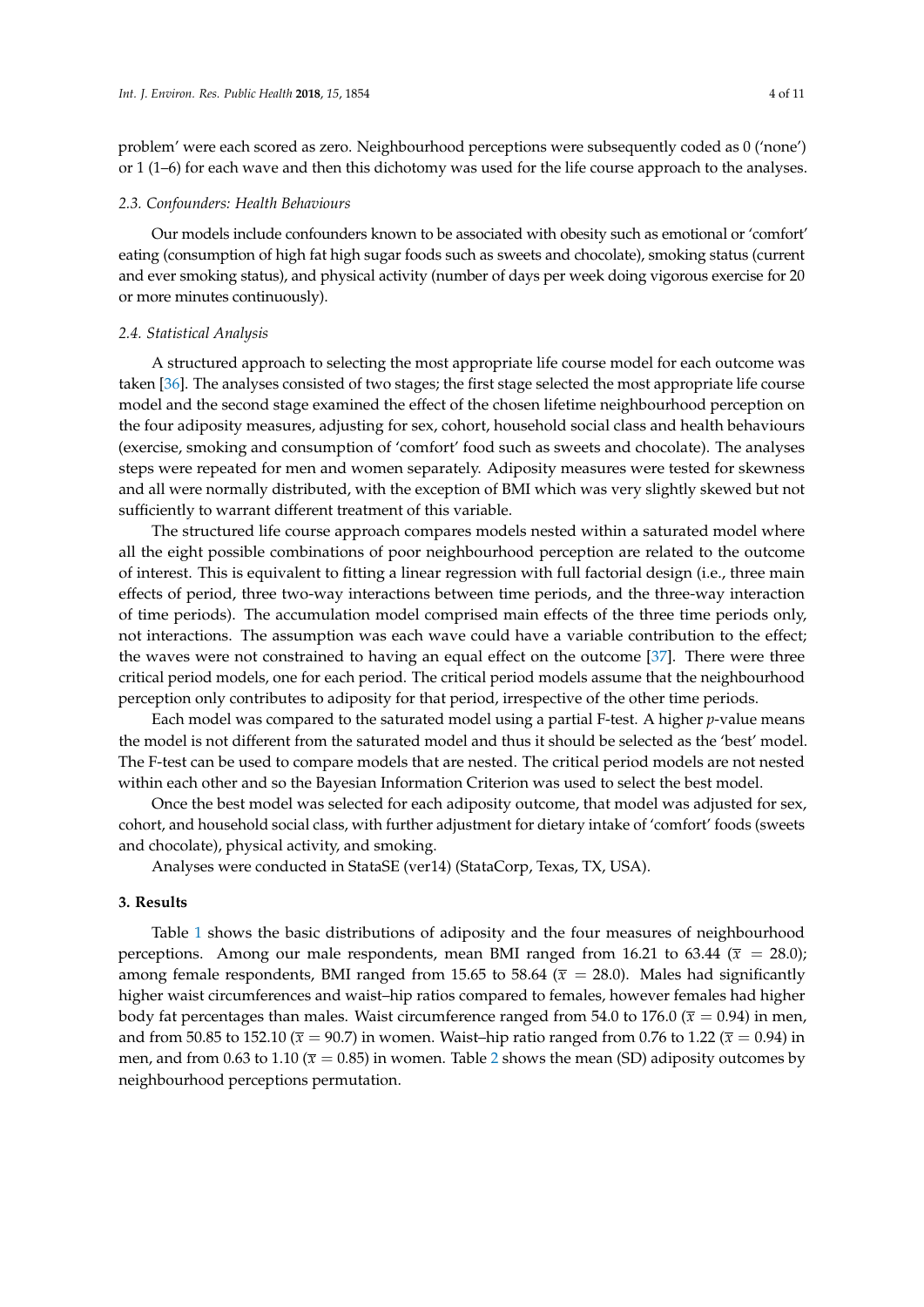<span id="page-4-0"></span>

|                                | n    | BMI<br>$\bar{x}$ (Range) | Waist-Hip Ratio<br>$\bar{x}$ (Range) | Waist<br>$\bar{x}$ (Range) | % Body Fat<br>$\bar{x}$ (Range) |
|--------------------------------|------|--------------------------|--------------------------------------|----------------------------|---------------------------------|
| Sex                            |      |                          | p < 0.001                            | p < 0.001                  | p < 0.001                       |
| Males                          | 924  | 28.0 (16.21-63.44)       | $0.94(0.7-1.22)$                     | 99.3 (54.0-176.0)          | 29.0 (12.7-47.80)               |
| Females                        | 1106 | 28.0 (15.6–58.64)        | $0.85(0.6 - 1.10)$                   | $90.7(60.8 - 152.10)$      | 39.5 (12.7-57.79)               |
| Cohort                         |      |                          | p < 0.001                            | p < 0.001                  | p < 0.001                       |
| 1970s                          | 736  |                          | 27.8                                 | 0.87                       | 32.7                            |
| 1950s                          | 829  |                          | 28.4                                 | 0.90                       | 35.2                            |
| 1930s                          | 475  |                          | 27.6                                 | 0.91                       | 36.8                            |
| Head of Household Social Class |      |                          |                                      | p < 0.001                  | p < 0.001                       |
|                                | 255  |                          | 27.4                                 | 93.6                       | 33.0                            |
| Π                              | 849  |                          | 27.8                                 | 94.0                       | 34.2                            |
| III non-manual                 | 424  |                          | 28.3                                 | 95.0                       | 35.7                            |
| III manual                     | 278  |                          | 28.4                                 | 96.2                       | 34.4                            |
| <b>IV</b>                      | 181  |                          | 28.2                                 | 95.4                       | 36.7                            |
| V                              | 53   |                          | 27.9                                 | 96.1                       | 35.8                            |
| Total                          | 2040 |                          |                                      |                            |                                 |

**Table 1.** Basic descriptives. BMI: body mass index.

<span id="page-4-1"></span>**Table 2.** Mean (Standard Deviation) adiposity outcomes by neighbourhood perceptions permutation.

|                | Perception <sup>a</sup> |                  |          | n           | <b>BMI</b> | Waist-Hip Ratio | Waist        | Fat $%$     |  |
|----------------|-------------------------|------------------|----------|-------------|------------|-----------------|--------------|-------------|--|
|                | Wave 3                  | Wave 4           | Wave 5   |             |            |                 |              |             |  |
| Null           | $\mathbf{0}$            | $\mathbf{0}$     | 0        | 1212 (56.2) | 27.7(5.2)  | 0.89(0.08)      | 94.2 (13.26) | 34.2 (7.77) |  |
| W <sub>3</sub> |                         | $\boldsymbol{0}$ | 0        | 225(10.4)   | 28.0(5.2)  | 0.88(0.08)      | 93.8 (13.86) | 34.3 (7.81) |  |
| W4             | $\mathbf{0}$            |                  | $\theta$ | 141(6.5)    | 28.3(5.4)  | 0.88(0.07)      | 94.6 (12.03) | 35.6 (8.59) |  |
| W <sub>5</sub> | $\mathbf{0}$            | $\boldsymbol{0}$ |          | 194(9.0)    | 28.3(5.7)  | 0.89(0.08)      | 94.8 (14.06) | 34.7 (8.31) |  |
| $W3 + W4$      |                         |                  | 0        | 109(5.1)    | 28.4(6.2)  | 0.90(0.08)      | 96.7 (16.11) | 35.0(8.10)  |  |
| $W3 + W5$      |                         | $\mathbf{0}$     |          | 81 (3.8)    | 28.6(5.7)  | 0.90(0.08)      | 96.6 (13.85) | 37.7 (7.31) |  |
| $W4 + W5$      | $\mathbf{0}$            |                  |          | 77(3.6)     | 29.1(5.9)  | 0.90(0.09)      | 97.6 (16.18) | 36.8(8.19)  |  |
| $W3 + W4 + W5$ |                         |                  |          | 117(5.4)    | 28.3(4.9)  | 0.89(0.07)      | 95.2 (13.13) | 35.8(8.45)  |  |

<sup>a</sup> 1 refers to reporting serious neighbourhood problems, 0 refers to minor/no neighbourhood problems.

Table [3](#page-5-0) shows the *p*-values and Bayesian Information Criterion to assess the selection of lifecourse model for the relationship of neighbourhood perceptions over time with BMI, waist–hip ratio, waist circumference, and fat percentage for all respondents (Table [3\)](#page-5-0), for males (Table [4\)](#page-5-1), and for females (Table [5\)](#page-6-0). For all respondents taken together, the accumulation model was the best-fitting model for BMI and fat percentage, critical period wave 4 was best-fitting model for waist circumference, and the best-fitting model for the waist–hip ratio was critical period wave 5. For men, the best–fitting model for BMI, was the critical period wave 3 model. For waist circumference, waist–hip ratio, and body fat percentage, critical period wave 5 was the best fitting model. For women, the accumulation model was the best-fitting for BMI, waist circumference, and body fat percentage, and critical period wave 4 was the best-fitting model for waist circumference.

We then examined the relationships between neighbourhood stressors and adiposity, controlling for health behaviours (exercise, smoking, and consumption of sweets and chocolate). For all respondents taken together (Table [6\)](#page-6-1) there was a significant relationship in the model for accumulation of neighbourhood stressors for percentage body fat; cross-sectional associations were found at wave 5 between neighbourhood stressors and BMI and waist–hip ratio. At wave 4 neighbourhood stressors were statistically significant for waist circumference. When we examined the relationships separately for males and females, among men (Table [6\)](#page-6-1), statistically significant relationships were observed for neighbourhood stressors and waist–hip ratio at wave 5, and among women, in waist circumference at wave 4.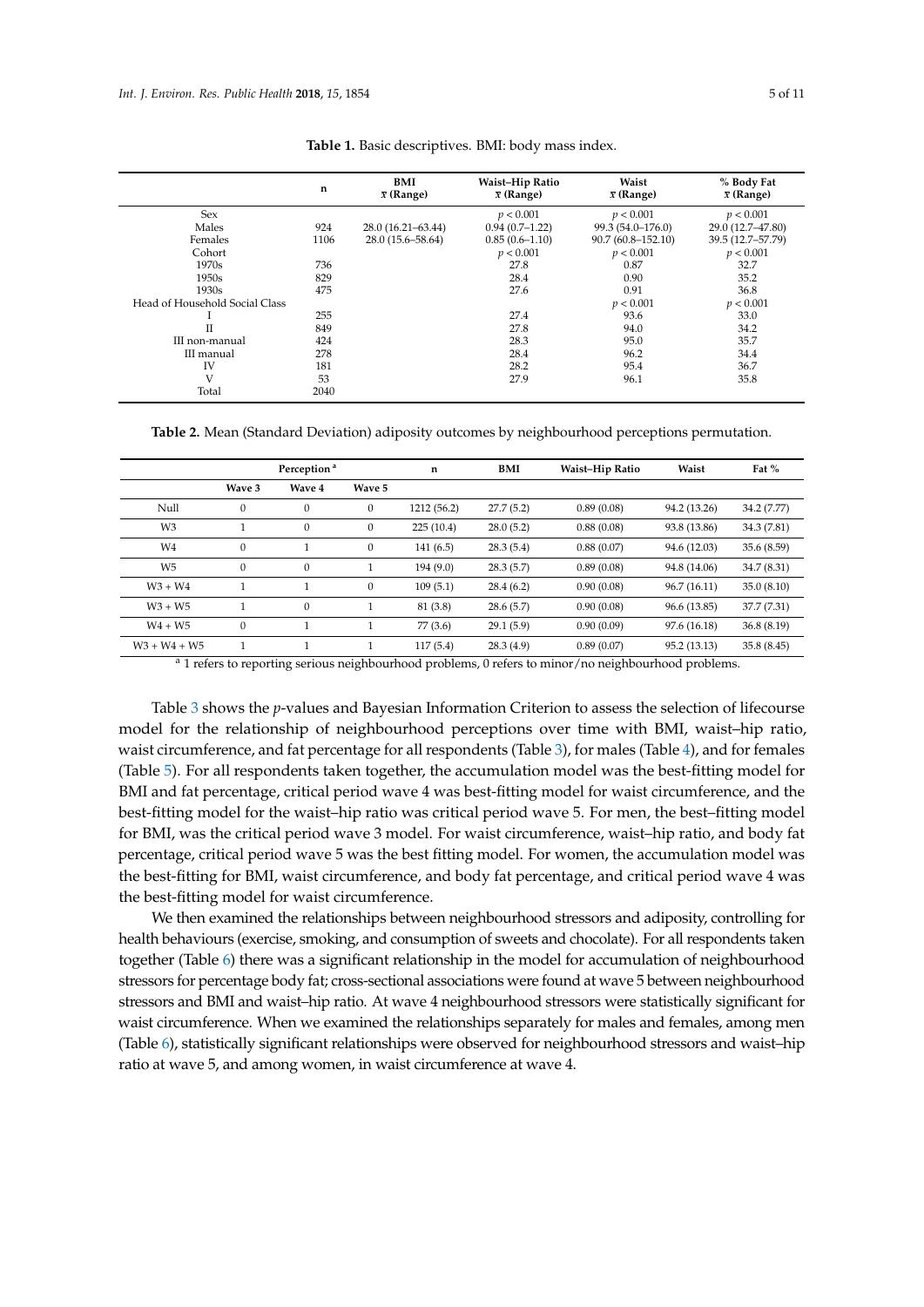|                                | <b>BMI</b>                |            |                                                     | Waist-Hip<br>Ratio |            |                                                     | Waist   |            |                                                     | Fat %      |            |                                         |
|--------------------------------|---------------------------|------------|-----------------------------------------------------|--------------------|------------|-----------------------------------------------------|---------|------------|-----------------------------------------------------|------------|------------|-----------------------------------------|
|                                | $p$ -Value<br>from F-Test | <b>BIC</b> | $\Delta BIC$<br>(Saturated-Life Course) from F-Test | p-Value            | <b>BIC</b> | $\Delta BIC$<br>(Saturated-Life Course) from F-Test | p-Value | <b>BIC</b> | $\Delta BIC$<br>(Saturated-Life Course) from F-Test | $p$ -Value | <b>BIC</b> | $\Delta BIC$<br>(Saturated-Life Course) |
| No Effect                      |                           |            |                                                     |                    |            |                                                     |         |            |                                                     |            |            |                                         |
| Saturated<br>Model             |                           | 13,345.49  |                                                     |                    | $-4627.77$ |                                                     |         | 17,384.18  |                                                     |            | 14,246.88  |                                         |
| Accumulation                   | 0.684                     | 13,341.09  | 4.4                                                 | 0.138              | $-4627.26$ | $-0.51$                                             | 0.377   | 17,380.56  | 3.62                                                | 0.088      | 14,248.11  | $-1.23$                                 |
| Critical<br>Period<br>(wave 3) | 0.221                     | 13,343.16  | 2.33                                                | 0.122              | $-4627.96$ | 0.19                                                | 0.150   | 17,381.74  | 2.44                                                | 0.002      | 14,256.28  | $-9.4$                                  |
| Critical<br>Period<br>(wave 4) | 0.493                     | 13,340.45  | 5.04                                                | 0.152              | $-4628.88$ | 1.11                                                | 0.403   | 17,378.11  | 6.07                                                | 0.019      | 14,250.95  | $-4.07$                                 |
| Critical<br>Period<br>(wave 5) | 0.560                     | 13,339.69  | 5.8                                                 | 0.286              | $-4630.81$ | 3.04                                                | 0.336   | 17,378.79  | 5.39                                                | 0.036      | 14,249.34  | $-2.46$                                 |

Table 3. *p*-Values and Bayesian Information Criterion (BIC) to assess the selection of the life course model for the relationship of neighbourhood perceptions over time with body mass index (BMI), waist–hip ratio, waist circumference, and fat percentage (FOR THE OVERALL SAMPLE).

Numbers in bold indicate the best fitting model.

Table 4. *p*-Values and Bayesian Information Criterion to assess the selection of the life course model for the relationship of neighbourhood perceptions over time with BMI, waist–hip ratio, waist circumference, and fat percentage (MEN ONLY).

<span id="page-5-1"></span><span id="page-5-0"></span>

|                                | BMI                            |            |                                                     | Waist-Hip<br>Ratio |            |                                                     | Waist           |            |                                                            | Fat %           |         |                                         |
|--------------------------------|--------------------------------|------------|-----------------------------------------------------|--------------------|------------|-----------------------------------------------------|-----------------|------------|------------------------------------------------------------|-----------------|---------|-----------------------------------------|
|                                | <i>p</i> -Value<br>from F-Test | <b>BIC</b> | $\Delta BIC$<br>(Saturated-Life Course) from F-Test | <i>p</i> -Value    | <b>BIC</b> | $\Delta BIC$<br>(Saturated-Life Course) from F-Test | <i>p</i> -Value | <b>BIC</b> | $\Delta \text{BIC}$<br>(Saturated-Life Course) from F-Test | <i>p</i> -Value | BIC     | $\Delta BIC$<br>(Saturated-Life Course) |
| No Effect                      |                                |            |                                                     |                    |            |                                                     |                 |            |                                                            |                 |         |                                         |
| Saturated<br>Model             |                                | 5699.01    |                                                     |                    | $-2728.59$ |                                                     |                 | 7520.29    |                                                            |                 | 5768.83 |                                         |
| Accumulation                   | 0.198                          | 5694.88    | 4.13                                                | 0.113              | $-2728.64$ | 0.05                                                | 0.281           | 7518.37    | 1.92                                                       | 0.179           | 5767.37 | 1.46                                    |
| Critical<br>Period<br>(wave 3) | 0.3275                         | 5681.75    | 17.26                                               | 0.020              | $-2725.03$ | $-3.56$                                             | 0.297           | 7515.81    | 4.48                                                       | 0.276           | 5764.19 | 4.64                                    |
| Critical<br>Period<br>(wave 4) | 0.215                          | 5692.97    | 6.04                                                | 0.013              | $-2723.84$ | $-4.75$                                             | 0.183           | 7517.42    | 2.87                                                       | 0.183           | 5765.69 | 3.14                                    |
| Critical<br>Period<br>(wave 5) | 0.279                          | 5691.74    | 7.27                                                | 0.159              | $-2730.79$ | 2.2                                                 | 0.392           | 7514.76    | 5.53                                                       | 0.285           | 5764.21 | 4.62                                    |

Numbers in bold indicate the best fitting model.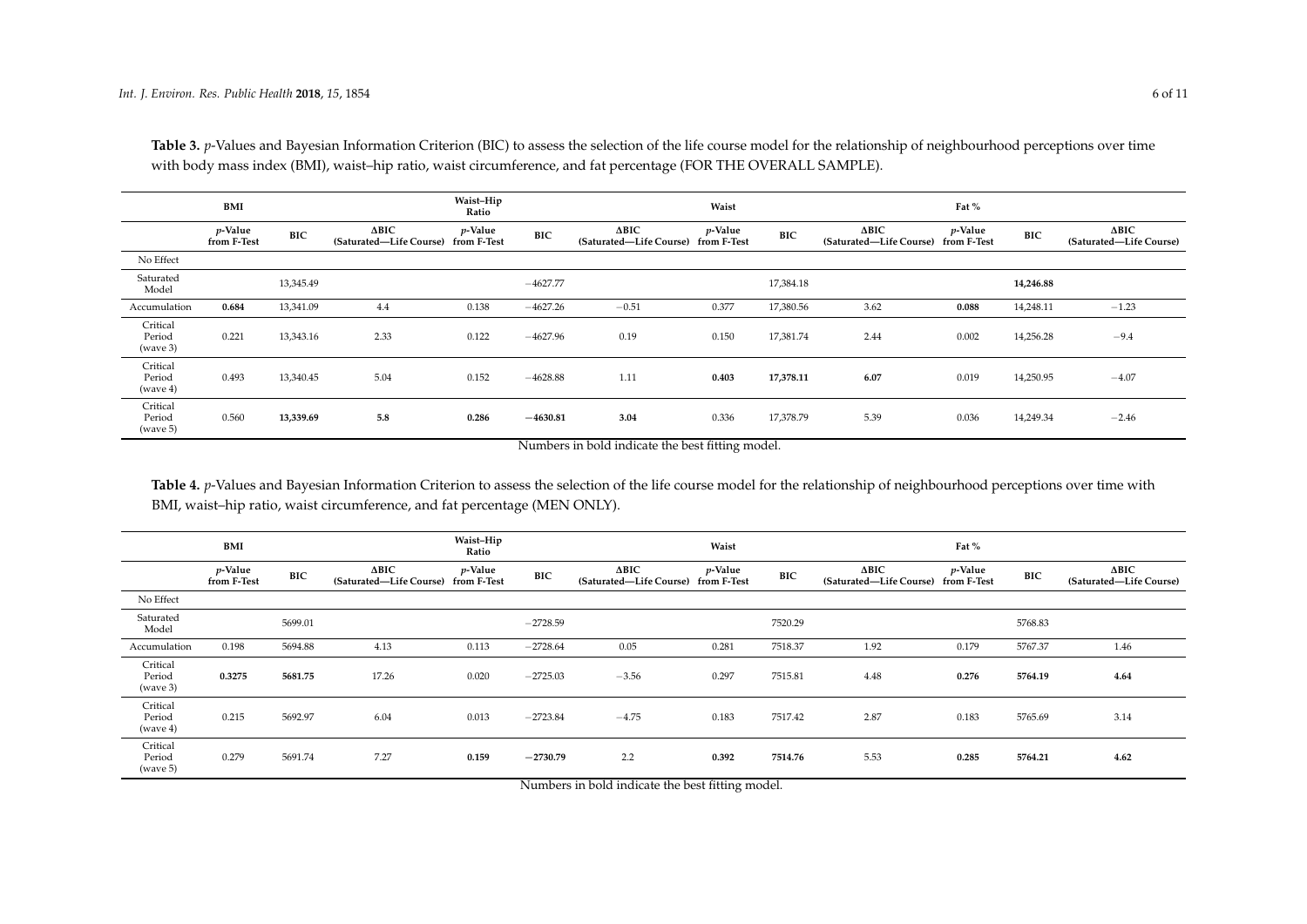|                                | BMI                       |            |                                         | Waist-Hip<br>Ratio        |            |                                         | Waist                     |            |                                                     | Fat %      |            |                                         |
|--------------------------------|---------------------------|------------|-----------------------------------------|---------------------------|------------|-----------------------------------------|---------------------------|------------|-----------------------------------------------------|------------|------------|-----------------------------------------|
|                                | $p$ -Value<br>from F-Test | <b>BIC</b> | $\Delta BIC$<br>(Saturated—Life Course) | $p$ -Value<br>from F-Test | BIC        | $\Delta BIC$<br>(Saturated—Life Course) | $p$ -Value<br>from F-Test | <b>BIC</b> | $\Delta BIC$<br>(Saturated-Life Course) from F-Test | $p$ -Value | <b>BIC</b> | $\Delta BIC$<br>(Saturated-Life Course) |
| No Effect                      |                           |            |                                         |                           |            |                                         |                           |            |                                                     |            |            |                                         |
| Saturated<br>Model             |                           | 7568.35    |                                         |                           | $-2800.43$ |                                         |                           | 9577.73    |                                                     |            | 7297.91    |                                         |
| Accumulation                   | 0.726                     | 7561.96    | 6.39                                    | 0.039                     | $-2797.99$ | $-2.44$                                 | 0.448                     | 9573.77    | 3.96                                                | 0.558      | 7293.58    | 4.33                                    |
| Critical                       |                           |            |                                         |                           |            |                                         |                           |            |                                                     |            |            |                                         |
| Period                         | 0.259                     | 7563.62    | 4.73                                    | 0.002                     | $-2785.54$ | $-14.89$                                | 0.012                     | 9582.29    | $-4.56$                                             | 0.141      | 7295.74    | 2.17                                    |
| (wave 3)<br>Critical           |                           |            |                                         |                           |            |                                         |                           |            |                                                     |            |            |                                         |
| Period                         | 0.665                     | 7559.78    | 8.57                                    | 0.030                     | $-2798.13$ | $-2.3$                                  | 0.407                     | 9572.00    | 5.73                                                | 0.519      | 7291.51    | 6.4                                     |
| (wave 4)                       |                           |            |                                         |                           |            |                                         |                           |            |                                                     |            |            |                                         |
| Critical<br>Period<br>(wave 5) | 0.600                     | 7560.48    | 7.87                                    | 0.003                     | $-2792.38$ | $-8.05$                                 | 0.065                     | 9577.59    | 0.14                                                | 0.302      | 7293.21    | 4.7                                     |

Table 5. *p*-Values and Bayesian Information Criterion to assess the selection of the life course model for the relationship of neighbourhood perceptions over time with BMI, waist–hip ratio, waist circumference, and fat percentage (WOMEN ONLY).

Numbers in bold indicate the best fitting model.

**Table 6.** Adjusted mean differences (95% CI) in main study outcomes for the strongest-fitting life course model, adjusted for health behaviours (exercise, smoking, and consumption of sweets and chocolate).

<span id="page-6-1"></span><span id="page-6-0"></span>

| BMI             | Accumulation             | 2128 | 0.56<br>$(-0.18 \text{ to } 1.14)$ | 0.057 | <b>Critical Period</b><br>(Wave 3) | 964 | $0.57$ (-0.09 to 1.23)    | 0.089 | Accumulation             | 1164 | 0.70<br>$-0.15$ to 1.55)           | 0.105 |
|-----------------|--------------------------|------|------------------------------------|-------|------------------------------------|-----|---------------------------|-------|--------------------------|------|------------------------------------|-------|
|                 | Critical Period (wave 5) | 2128 | 0.71<br>$(0.15 \text{ to } 1.26)$  | 0.012 |                                    |     |                           |       | Critical Period (wave 4) | 1164 | 0.74<br>$-0.07$ to 1.56)           | 0.074 |
| Waist-Hip Ratio | Critical Period (wave 5) | 2128 | 0.01<br>$(0.00 \text{ to } 0.02)$  | 0.005 | Critical Period (wave 5)           | 964 | 0.01(0.001 to 0.020)      | 0.025 | Critical Period (wave 5) | 1164 | 0.01<br>$(-0.00 \text{ to } 0.02)$ | 0.07  |
| Waist           | Critical Period (wave 4) | 2128 | 1.79<br>$(0.45 \text{ to } 3.14)$  | 0.009 | Critical Period (wave 5)           | 964 | $1.53$ (-0.29 to 3.35)    | 0.099 | Accumulation             | 1164 | 1.68<br>$-0.31$ to 3.67)           | 0.098 |
|                 |                          |      |                                    |       |                                    |     |                           |       | Critical Period (wave 4) | 1164 | 2.66<br>$(0.75 \text{ to } 4.57)$  | 0.006 |
| Fat %           | Accumulation             | 2013 | 0.65<br>$(0.00 \text{ to } 1.30)$  | 0.049 | Critical Period (wave 3)           | 921 | $0.65$ (-0.12 to 1.41)    | 0.097 | Critical Period (wave 4) | 1092 | 0.79<br>$-0.12$ to 1.70)           | 0.089 |
|                 |                          |      |                                    |       | Critical Period (wave 5)           | 921 | $0.56$ ( $-0.27$ to 1.39) | 0.183 |                          |      |                                    |       |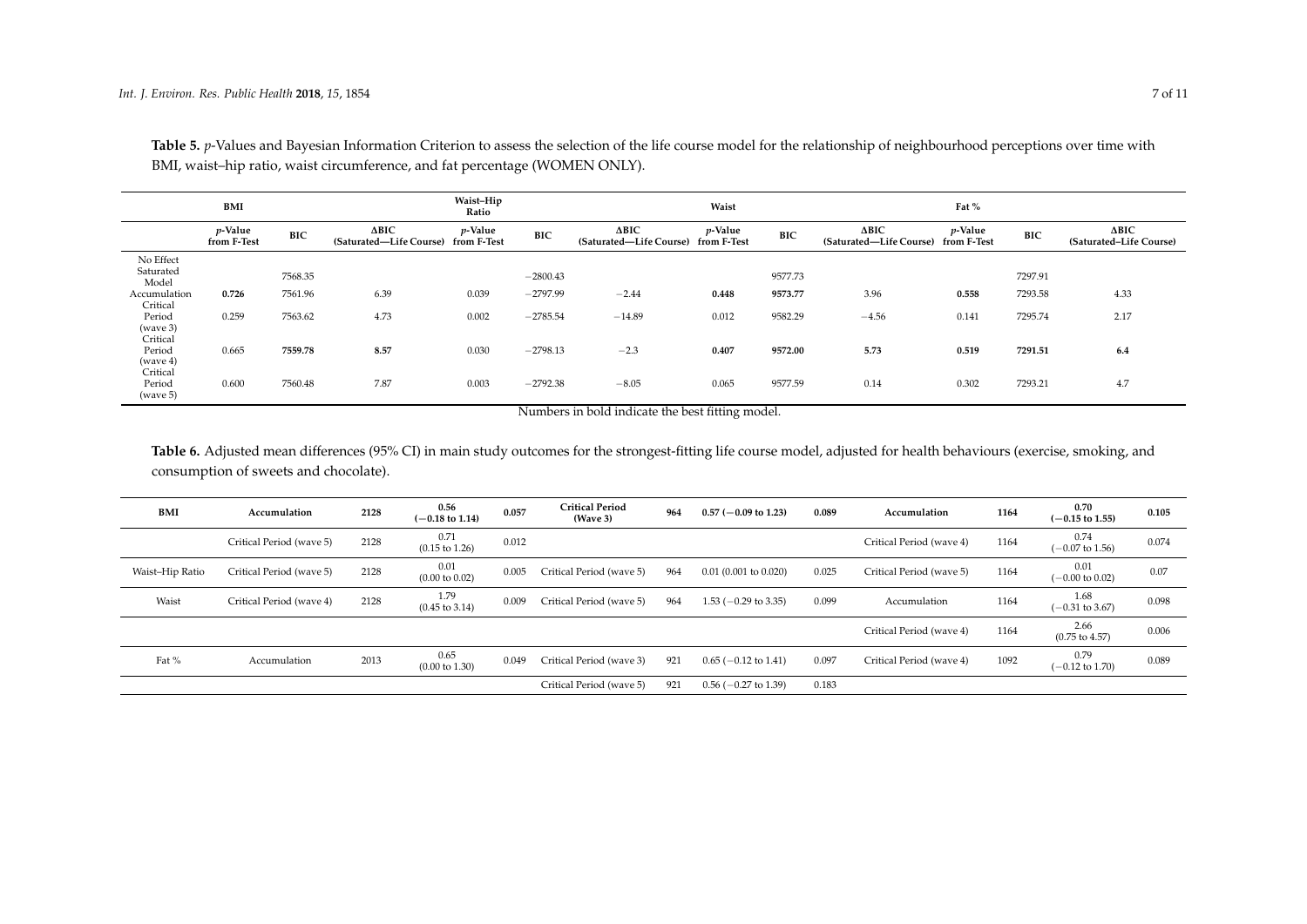#### **4. Discussion**

We examined the relationship between perceived neighbourhood conditions and adiposity and found that more negative perceptions were associated with higher adiposity. We found stronger relationships for abdominal obesity measures and percentage body fat, and weaker relationships with BMI, providing some support for a mechanism whereby prolonged stress might activate the HPA axis and in turn lead to increased abdominal obesity. Our findings contribute to furthering our understanding of the determinants of adiposity, particularly abdominal obesity, which, as noted earlier, is a risk factor for cardiovascular disease, type II diabetes, and stroke [\[38,](#page-10-2)[39\]](#page-10-3). BMI may be a poorer measure of obesity than our other measures given that it cannot distinguish between fat mass and muscle mass, nor capture the distribution of fat in the body [\[40\]](#page-10-4).

Our findings are novel and add to the small body of work examining the relationships between perceived neighbourhood conditions and obesity, such the study by Kwarteng et al., who found that perceptions of the neighbourhood physical environment mediated the relationship between neighbourhood poverty and central adiposity [\[41\]](#page-10-5); and Pham et al., who found that perceived neighbourhood safety was associated with abdominal obesity among women but not men [\[42\]](#page-10-6). In our study, we found central obesity measures to be independently associated with neighbourhood stressors among both men (waist–hip ratio) and women (waist circumference) when examined separately.

In the literature, most studies, including ours, have found that poor neighbourhood conditions are more prevalent in deprived areas, and it has been suggested that the potential health harms that may accrue from living in a deprived area may be 'buffered' by strong social ties and supportive relationships [\[43\]](#page-10-7). However, although we did not examine this factor in the present study, we have previously found that a lack of social cohesion may be more common in deprived areas and may produce poorer mental health [\[44\]](#page-10-8). Living alongside others who are also experiencing similar stressful environments may reduce the possibility of building strong communities. Moreover, living in a disadvantaged neighbourhood with few opportunities to access healthy foods has been shown to be associated with a poorer diet [\[45\]](#page-10-9). Another possibility is that people in poor quality neighbourhoods may turn to comfort or emotional eating to alleviate stress [\[23,](#page-9-9)[24\]](#page-9-10). However, our models included measures of a poor diet/comfort eating (consumption of high-fat high sugar foods such as crisps, sweets, and chocolate).

The strengths of our study include that it used a large well-characterised sample of a wide age range, objectively measured adiposity, and data on neighbourhood perceptions over time to explore the contribution of prolonged exposure to poor neighbourhood conditions to obesity. Most studies examining this issue are based on self-reported obesity measures (e.g., Burdette and Hill [\[17\]](#page-9-3)). A potential weakness of our findings that perceived neighbourhood problems are associated with adiposity is that this may be subject to residual confounding in that there are likely to be unmeasured socioeconomic circumstances that affect these associations, particularly those measured across the life course [\[46\]](#page-10-10). Finally, although we have found that chronic environmental stressors, such as neighbourhood problems accumulated over time, are related to adiposity, we do not have a measure of physiological stress in our study and hence are unable to examine direct biological pathways between neighbourhood conditions and adiposity.

## **5. Conclusions**

In conclusion, we have shown that chronic neighbourhood stressors are associated with obesity, particularly central obesity measures. Neighbourhood environments are modifiable, and efforts should be directed towards improving deleterious local environments to reduce the prevalence of obesity. Moreover, it has been noted that tackling obesity requires a whole systems approach [\[47\]](#page-10-11). Our findings that the ways in which people experience their local neighbourhood is associated with obesity highlight that a range of collaborative strategies by different agencies is needed (e.g., from local authorities responsible for street cleaning and maintenance of public spaces). Upgrades may in turn may improve residents' perceptions of their neighbourhood, encouraging them to move around their local area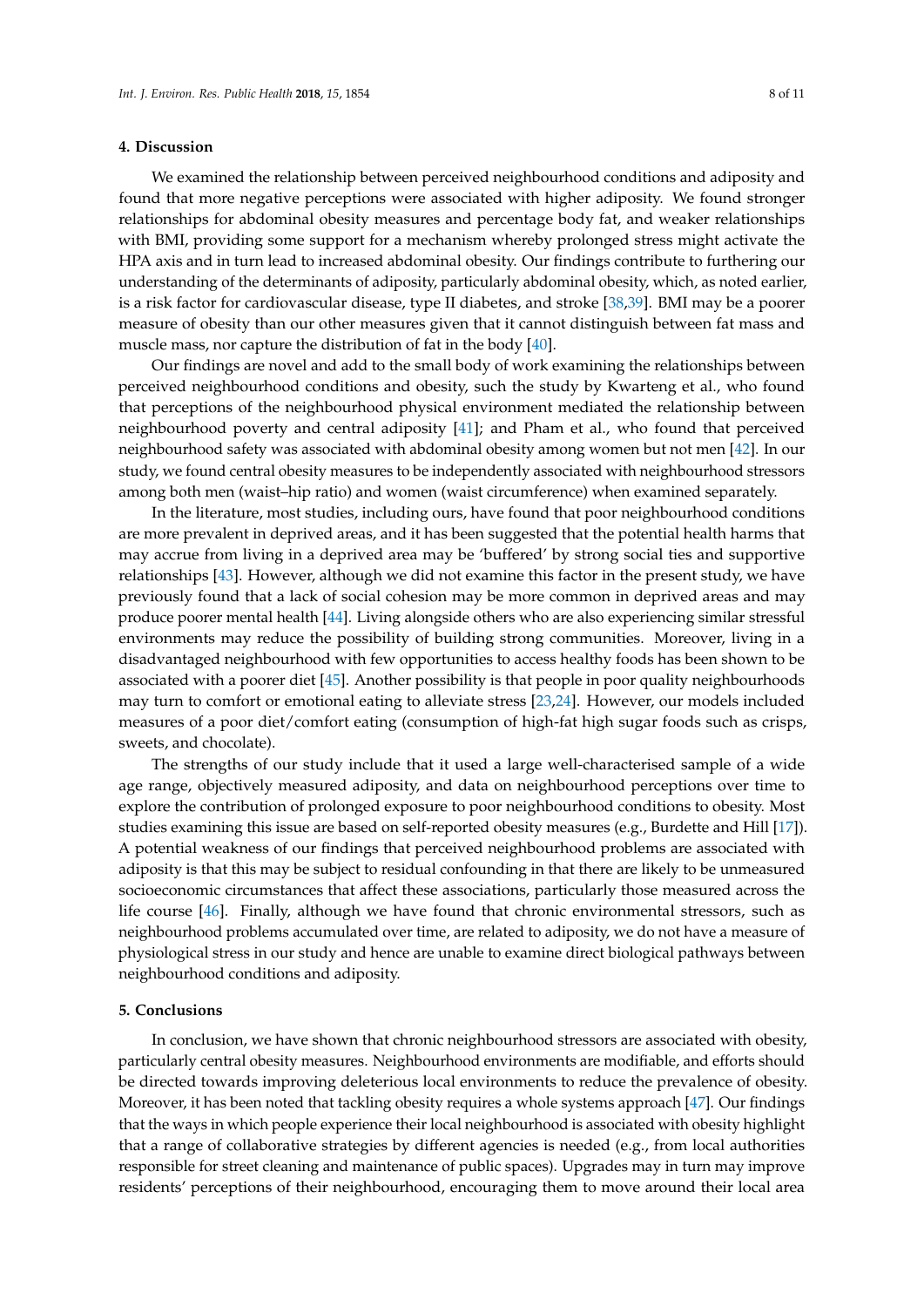more and increase social cohesion, thereby potentially reducing stress from poor neighbourhood quality. Public health practitioners' should attempt to reduce obesity by taking cognisance of local conditions and working jointly with local authorities. Lastly, our findings provide useful evidence for key stakeholders such local community groups and activists aiming to improve their neighbourhoods.

**Author Contributions:** A.E. led the design of the study with contributions from R.D., J.R.O. and P.G.S., and all authors contributed to the interpretation of analysis. R.D. and J.R.O. conducted the life course analysis. A.E. drafted the paper, with all authors contributing to its main content and revising it with critical comments. All authors read and approved the manuscript prior to submission.

**Funding:** The West of Scotland: Twenty-07 Study is funded by the UK Medical Research Council (MRC; MC\_A540\_53462). A.E., R.D., and J.O. are funded by the Medical Research Council (MC\_UU\_12017/10; MC\_UU\_12017/13) and the Chief Scientist's Office (SPHSU10; SPHSU13).

**Acknowledgments:** We are grateful to participants and staff of all three studies.

**Conflicts of Interest:** The authors declare no conflict of interest. The funding sponsors had no role in the design of the study; in the collection, analyses, or interpretation of data; in the writing of the manuscript, and in the decision to publish the results.

## **References**

- <span id="page-8-0"></span>1. World Health Organisation. *Obesity and Overweight. Fact Sheet 311*; World Health Organisation: Geneva, Switzerland, 2015.
- <span id="page-8-1"></span>2. Beaglehole, R.; Bonita, R.; Alleyne, G.; Horton, R.; Li, L.; Lincoln, P.; Mbanya, J.C.; McKee, M.; Moodie, R.; Nishtar, S.; et al. Un high-level meeting on non-communicable diseases: Addressing four questions. *Lancet* **2011**, *378*, 449–455. [\[CrossRef\]](http://dx.doi.org/10.1016/S0140-6736(11)60879-9)
- <span id="page-8-2"></span>3. Peeters, A.; Barendregt, J.J.; Willekens, F.; Mackenbach, J.P.; Al Mamun, A.; Bonneux, L. Obesity in adulthood and its consequences for life expectancy: A life-table analysis. *Ann. Intern. Med.* **2003**, *138*, 24–32. [\[CrossRef\]](http://dx.doi.org/10.7326/0003-4819-138-1-200301070-00008) [\[PubMed\]](http://www.ncbi.nlm.nih.gov/pubmed/12513041)
- <span id="page-8-3"></span>4. Dobbs, R.; Sawers, C.; Thompson, F.; Manyika, J.; Woetzel, J.; Child, P.; Sorcha; Spatharou, A. *Overcoming Obesity: An Initial Economic Assessment*; A Discussion Paper; McKinsey Global Institute: London, UK, 2014.
- <span id="page-8-4"></span>5. WHO. *Prevention and Control of Noncommunicable Diseases: Implementation of the Global Strategy. Sixty-First World Health Assembly, Resolution wha61.14*; WHO: Geneva, Switzerland, 2007.
- <span id="page-8-5"></span>6. Swinburn, B.A.; Sacks, G.; Hall, K.D.; McPherson, K.; Finegood, D.T.; Moodie, M.L.; Gortmaker, S.L. The global obesity pandemic: Shaped by global drivers and local environments. *Lancet* **2011**, *378*, 804–814. [\[CrossRef\]](http://dx.doi.org/10.1016/S0140-6736(11)60813-1)
- <span id="page-8-6"></span>7. Hotchkiss, J.W.; Davies, C.A.; Dundas, R.; Hawkins, N.; Jhund, P.S.; Scholes, S.; Bajekal, M.; O'Flaherty, M.; Critchley, J.; Leyland, A.H.; et al. Explaining trends in scottish coronary heart disease mortality between 2000 and 2010 using impactsec model: Retrospective analysis using routine data. *BMJ* **2014**, *348*, g1088. [\[CrossRef\]](http://dx.doi.org/10.1136/bmj.g1088) [\[PubMed\]](http://www.ncbi.nlm.nih.gov/pubmed/24503058)
- <span id="page-8-7"></span>8. Heath, G.W.; Parra, D.C.; Sarmiento, O.L.; Andersen, L.B.; Owen, N.; Goenka, S.; Montes, F.; Brownson, R.C. Evidence-based intervention in physical activity: Lessons from around the world. *Lancet* **2012**, *380*, 272–281. [\[CrossRef\]](http://dx.doi.org/10.1016/S0140-6736(12)60816-2)
- <span id="page-8-8"></span>9. Muller-Riemenschneider, F.; Reinhold, T.; Nocon, M.; Willich, S.N. Long-term effectiveness of interventions promoting physical activity: A systematic review. *Prev. Med.* **2008**, *47*, 354–368. [\[CrossRef\]](http://dx.doi.org/10.1016/j.ypmed.2008.07.006) [\[PubMed\]](http://www.ncbi.nlm.nih.gov/pubmed/18675845)
- <span id="page-8-9"></span>10. Martin, A.; Ogilvie, D.; Suhrcke, M. Evaluating causal relationships between urban built environment characteristics and obesity: A methodological review of observational studies. *Int. J. Behav. Nutr. Phys. Act.* **2014**, *11*, 142. [\[CrossRef\]](http://dx.doi.org/10.1186/s12966-014-0142-8) [\[PubMed\]](http://www.ncbi.nlm.nih.gov/pubmed/25406733)
- <span id="page-8-10"></span>11. Macintyre, S.; Ellaway, A.; Cummins, S. Place effects on health: How can we conceptualise, operationalise and measure them? *Soc. Sci. Med.* **2002**, *55*, 125–139. [\[CrossRef\]](http://dx.doi.org/10.1016/S0277-9536(01)00214-3)
- <span id="page-8-11"></span>12. Ellaway, A.; Anderson, A.; Macintyre, S. Does area of residence affect body size and shape? *Int. J. Obes. Relat. Metab. Disord.* **1997**, *21*, 304–308. [\[CrossRef\]](http://dx.doi.org/10.1038/sj.ijo.0800405) [\[PubMed\]](http://www.ncbi.nlm.nih.gov/pubmed/9130028)
- <span id="page-8-12"></span>13. McCormack, G.R.; Friedenreich, C.; McLaren, L.; Potestio, M.; Sandalack, B.; Csizmadi, I. Interactions between neighbourhood urban form and socioeconomic status and their associations with anthropometric measurements in Canadian adults. *J. Environ. Public Health* **2017**, *2017*, 5042614. [\[CrossRef\]](http://dx.doi.org/10.1155/2017/5042614) [\[PubMed\]](http://www.ncbi.nlm.nih.gov/pubmed/29056976)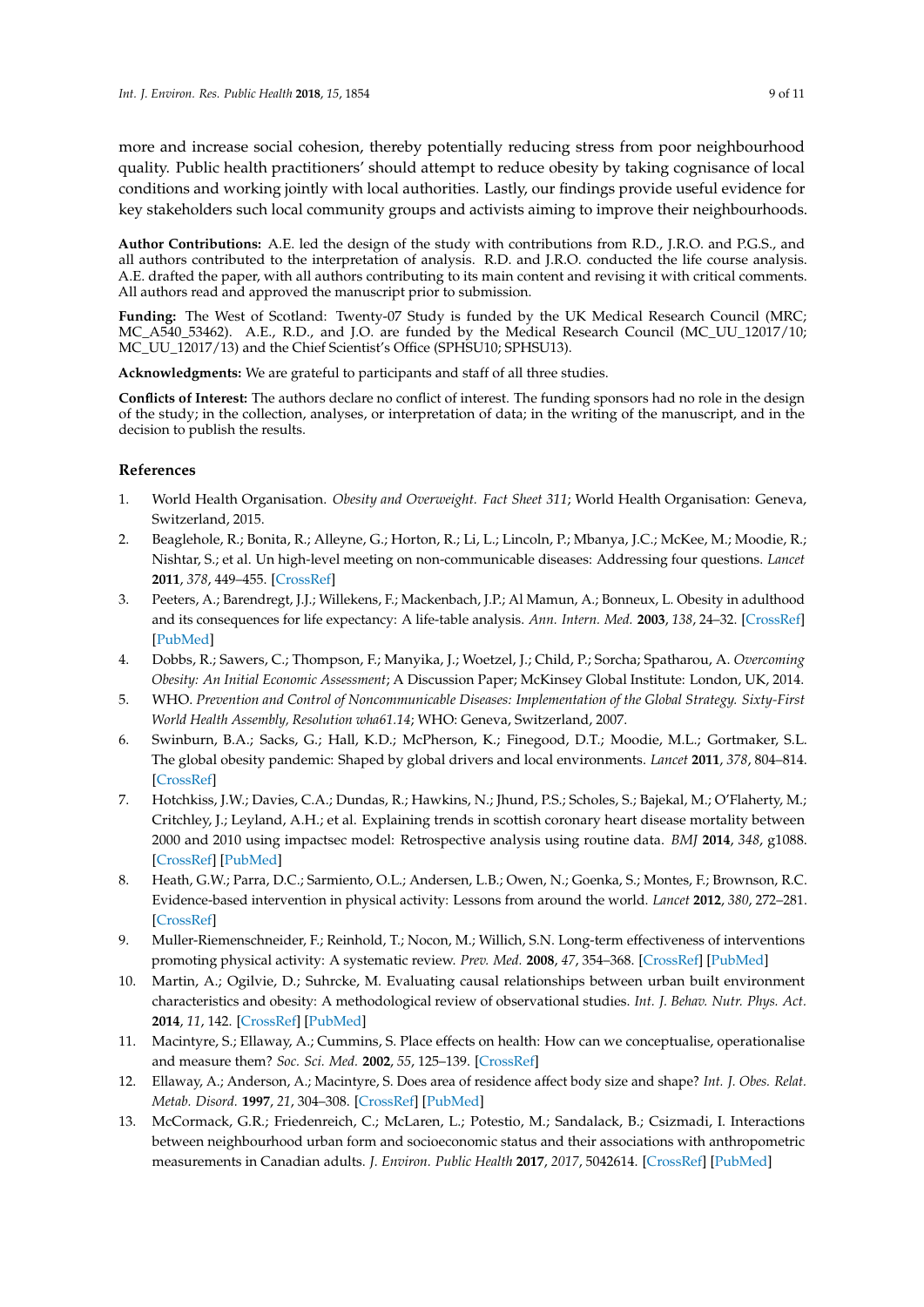- <span id="page-9-0"></span>14. Ludwig, J.; Sanbonmatsu, L.; Gennetian, L.; Adam, E.; Duncan, G.J.; Katz, L.F.; Kessler, R.C.; Kling, J.R.; Lindau, S.T.; Whitaker, R.C.; et al. Neighborhoods, obesity, and diabetes—A randomized social experiment. *N. Engl. J. Med.* **2011**, *365*, 1509–1519. [\[CrossRef\]](http://dx.doi.org/10.1056/NEJMsa1103216) [\[PubMed\]](http://www.ncbi.nlm.nih.gov/pubmed/22010917)
- <span id="page-9-1"></span>15. Powell-Wiley, T.M.; Ayers, C.; Agyemang, P.; Leonard, T.; Berrigan, D.; Ballard-Barbash, R.; Lian, M.; Das, S.R.; Hoehner, C.M. Neighborhood-level socioeconomic deprivation predicts weight gain in a multi-ethnic population: Longitudinal data from the dallas heart study. *Prev. Med.* **2014**, *66*, 22–27. [\[CrossRef\]](http://dx.doi.org/10.1016/j.ypmed.2014.05.011) [\[PubMed\]](http://www.ncbi.nlm.nih.gov/pubmed/24875231)
- <span id="page-9-2"></span>16. Poortinga, W. Perceptions of the environment, physical activity, and obesity. *Soc. Sci. Med.* **2006**, *63*, 2835–2846. [\[CrossRef\]](http://dx.doi.org/10.1016/j.socscimed.2006.07.018) [\[PubMed\]](http://www.ncbi.nlm.nih.gov/pubmed/16952415)
- <span id="page-9-3"></span>17. Burdette, A.M.; Hill, T.D. An examination of processes linking perceived neighborhood disorder and obesity. *Soc. Sci. Med.* **2008**, *67*, 38–46. [\[CrossRef\]](http://dx.doi.org/10.1016/j.socscimed.2008.03.029) [\[PubMed\]](http://www.ncbi.nlm.nih.gov/pubmed/18433964)
- <span id="page-9-4"></span>18. Powell-Wiley, T.M.; Moore, K.; Allen, N.; Block, R.; Evenson, K.R.; Mujahid, M.; Diez Roux, A.V. Associations of neighborhood crime and safety and with changes in body mass index and waist circumference: The multi-ethnic study of atherosclerosis. *Am. J. Epidemiol.* **2017**, *186*, 280–288. [\[CrossRef\]](http://dx.doi.org/10.1093/aje/kwx082) [\[PubMed\]](http://www.ncbi.nlm.nih.gov/pubmed/28472256)
- <span id="page-9-5"></span>19. McEwen, B. Stress, adaptation, and disease. Allostasis and allostatic load. *Ann. N. Y. Acad. Sci.* **1998**, *840*, 33–44. [\[CrossRef\]](http://dx.doi.org/10.1111/j.1749-6632.1998.tb09546.x) [\[PubMed\]](http://www.ncbi.nlm.nih.gov/pubmed/9629234)
- <span id="page-9-6"></span>20. Brunner, E.J.; Chandola, T.; Marmot, M.G. Prospective effect of job strain on general and central obesity in the whitehall II study. *Am. J. Epidemiol.* **2007**, *165*, 828–837. [\[CrossRef\]](http://dx.doi.org/10.1093/aje/kwk058) [\[PubMed\]](http://www.ncbi.nlm.nih.gov/pubmed/17244635)
- <span id="page-9-7"></span>21. Matheson, F.I.; Moineddin, R.; Glazier, R.H. The weight of place: A multilevel analysis of gender, neighborhood material deprivation, and body mass index among Canadian adults. *Soc. Sci. Med.* **2008**, *66*, 675–690. [\[CrossRef\]](http://dx.doi.org/10.1016/j.socscimed.2007.10.008) [\[PubMed\]](http://www.ncbi.nlm.nih.gov/pubmed/18036712)
- <span id="page-9-8"></span>22. Bjorntorp, P. Do stress reactions cause abdominal obesity and comorbidities? *Obes. Rev.* **2001**, *2*, 73–86. [\[CrossRef\]](http://dx.doi.org/10.1046/j.1467-789x.2001.00027.x) [\[PubMed\]](http://www.ncbi.nlm.nih.gov/pubmed/12119665)
- <span id="page-9-9"></span>23. Dallman, M.; Pecoraro, N.; Akana, S.; la Fleur, S.; Gomez, F.; Houshyar, H.; Bell, M.E.; Bhatnagar, S.; Laugero, K.; Manalo, S. Chronic stress and obesity: A new view of "comfort food". *Proc. Natl. Acad. Sci. USA* **2003**, *100*, 11696–11701. [\[CrossRef\]](http://dx.doi.org/10.1073/pnas.1934666100) [\[PubMed\]](http://www.ncbi.nlm.nih.gov/pubmed/12975524)
- <span id="page-9-10"></span>24. Wardle, J.; Chida, Y.; Gibson, E.L.; Whitaker, K.L.; Steptoe, A. Stress and adiposity: A meta-analysis of longitudinal studies. *Obesity* **2011**, *19*, 771–778. [\[CrossRef\]](http://dx.doi.org/10.1038/oby.2010.241) [\[PubMed\]](http://www.ncbi.nlm.nih.gov/pubmed/20948519)
- <span id="page-9-11"></span>25. Mason, P.; Kearns, A.; Livingston, M. "Safe going": The influence of crime rates and perceived crime and safety on walking in deprived neighbourhoods. *Soc. Sci. Med.* **2013**, *91*, 15–24. [\[CrossRef\]](http://dx.doi.org/10.1016/j.socscimed.2013.04.011) [\[PubMed\]](http://www.ncbi.nlm.nih.gov/pubmed/23849234)
- <span id="page-9-12"></span>26. Clarke, P.; Morenoff, J.; Debbink, M.; Golberstein, E.; Elliott, M.R.; Lantz, P.M. Cumulative exposure to neighborhood context: Consequences for health transitions over the adult life course. *Res. Aging* **2014**, *36*, 115–142. [\[CrossRef\]](http://dx.doi.org/10.1177/0164027512470702) [\[PubMed\]](http://www.ncbi.nlm.nih.gov/pubmed/24465068)
- <span id="page-9-13"></span>27. Benzeval, M.; Der, G.; Ellaway, A.; Hunt, K.; Sweeting, H.; West, P.; Macintyre, S. Cohort profile: West of scotland twenty-07 study: Health in the community. *Int. J. Epidemiol.* **2009**, *38*, 1215–1223. [\[CrossRef\]](http://dx.doi.org/10.1093/ije/dyn213) [\[PubMed\]](http://www.ncbi.nlm.nih.gov/pubmed/18930962)
- <span id="page-9-14"></span>28. Bastien, M.; Poirier, P.; Lemieux, I.; Despres, J.P. Overview of epidemiology and contribution of obesity to cardiovascular disease. *Prog. Cardiovasc. Dis.* **2014**, *56*, 369–381. [\[CrossRef\]](http://dx.doi.org/10.1016/j.pcad.2013.10.016) [\[PubMed\]](http://www.ncbi.nlm.nih.gov/pubmed/24438728)
- <span id="page-9-15"></span>29. Leyland, A.H.; Dundas, R.; McLoone, P.; Boddy, F.A. Cause-specific inequalities in mortality in Scotland: Two decades of change. A population-based study. *BMC Public Health* **2007**, *7*, 172. [\[CrossRef\]](http://dx.doi.org/10.1186/1471-2458-7-172) [\[PubMed\]](http://www.ncbi.nlm.nih.gov/pubmed/17650304)
- <span id="page-9-16"></span>30. Seaman, R.; Mitchell, R.; Dundas, R.; Leyland, A.H.; Popham, F. How much of the difference in life expectancy between scottish cities does deprivation explain? *BMC Public Health* **2015**, *15*, 1057. [\[CrossRef\]](http://dx.doi.org/10.1186/s12889-015-2358-1) [\[PubMed\]](http://www.ncbi.nlm.nih.gov/pubmed/26474578)
- <span id="page-9-17"></span>31. Glasgow Centre for Population Health. Understanding Glasgow. Available online: [http://www.](http://www.understandingglasgow.com/indicators/poverty/overview) [understandingglasgow.com/indicators/poverty/overview](http://www.understandingglasgow.com/indicators/poverty/overview) (accessed on 2 July 2018).
- <span id="page-9-18"></span>32. Der, G. *A Comparison of the West of Scotland Twenty-07 Study Sample and the 1991 Census Sars*; MRC Social and Public Health Sciences Unit: Glasgow, UK, 1998.
- <span id="page-9-19"></span>33. Office of Population Censuses and Surveys. *OPCS Standard Occupational Classification*; HMSO: London, UK, 1991.
- <span id="page-9-20"></span>34. Benzeval, M.; Green, M.; Ferrell, C.; Wilson, R.; Der, G.; Ellaway, A.; Hunt, K.; Sweeting, H.; West, P.; Macintyre, S. *West of Scotland Twenty-07 Study: Health in the Community: Wave 5 Fieldwork Protocol*; Working Paper no 20; MRC Social and Public Health Sciences Unit: Glasgow, UK, 2007.
- <span id="page-9-21"></span>35. Olsen, J.R.; Dundas, R.; Ellaway, A. Are changes in neighbourhood perceptions associated with changes in self-rated mental health in adults? A 13-year repeat cross-sectional study, UK. *Int. J. Environ. Res. Public Health* **2017**, *14*, 1473. [\[CrossRef\]](http://dx.doi.org/10.3390/ijerph14121473) [\[PubMed\]](http://www.ncbi.nlm.nih.gov/pubmed/29186035)